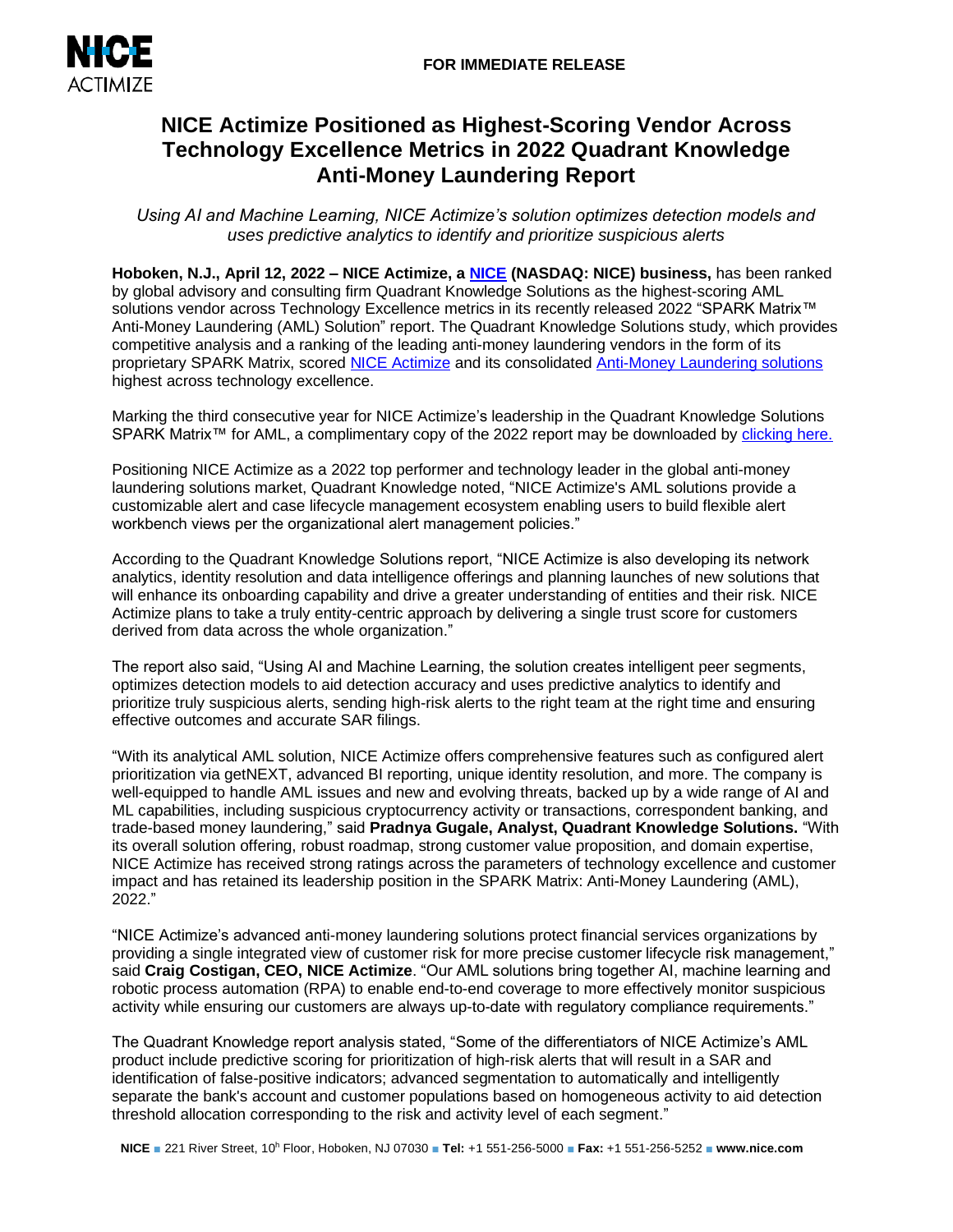Additionally, the report stated, "In terms of reporting, NICE Actimize offers extensive model change documentation, including details on the type, time of deployment, and impact. It also enhances quick auditability with a snapshot view of the customer at any point in time throughout their lifecycle."

For additional information: please read more about NICE Actimize's anti-money laundering suite [here.](https://www.niceactimize.com/anti-money-laundering/)

## **About Quadrant Knowledge Solutions**

Quadrant Knowledge Solutions is a global advisory and consulting firm focused on helping clients in achieving business transformation goals with Strategic Business and Growth advisory services. At Quadrant Knowledge Solutions, our vision is to become an integral part of our client's business as a strategic knowledge partner. Our research and consulting deliverables are designed to provide comprehensive information and strategic insights for helping clients formulate growth strategies to survive and thrive in ever-changing business environments. For more available research, please visit <https://quadrant-solutions.com/market-research/>

## **About NICE Actimize**

NICE Actimize is the largest and broadest provider of financial crime, risk and compliance solutions for regional and global financial institutions, as well as government regulators. Consistently ranked as number one in the space, NICE Actimize experts apply innovative technology to protect institutions and safeguard consumers' and investors' assets by identifying financial crime, preventing fraud and providing regulatory compliance. The company provides real-time, cross-channel fraud prevention, anti-money laundering detection, and trading surveillance solutions that address such concerns as payment fraud, cybercrime, sanctions monitoring, market abuse, customer due diligence and insider trading. Find us at [www.niceactimize.com,](http://www.niceactimize.com/) @NICE\_Actimize or Nasdaq: NICE.

## **About NICE**

With NICE (Nasdaq: NICE), it's never been easier for organizations of all sizes around the globe to create extraordinary customer experiences while meeting key business metrics. Featuring the world's #1 cloud native customer experience platform, CXone, NICE is a worldwide leader in AI-powered self-service and agent-assisted CX software for the contact center – and beyond. Over 25,000 organizations in more than 150 countries, including over 85 of the Fortune 100 companies, partner with NICE to transform - and elevate - every customer interaction. [www.nice.com.](hhttps://www.nice.com/?utm_source=web&utm_medium=pr)

### **Corporate Media Contact**:

Cindy Morgan-Olson, +1 646 408 5896, NICE Actimize, [cindy.morgan-olson@niceactimize.com,](mailto:cindy.morgan-olson@niceactimize.com) ET

### **Investors**

Marty Cohen, +1 551 256 5354, [ir@nice.com,](mailto:ir@nice.com) ET Omri Arens, +972 3 763 0127, [ir@nice.com,](mailto:ir@nice.com) CET

*Trademark Note:* NICE and the NICE logo are trademarks or registered trademarks of NICE Ltd. All other marks are trademarks of their respective owners. For a full list of NICE's marks, please see: [www.nice.com/nice-trademarks.](http://www.nice.com/nice-trademarks)

### *Forward-Looking Statements*

*This press release contains forward-looking statements as that term is defined in the Private Securities Litigation Reform Act of 1995. Such forward-looking statements, including the statements by Mr. Costigan, are based on the current beliefs, expectations and assumptions of the management of NICE Ltd. (the "Company"). In some cases, such forward-looking statements can be identified by terms such as "believe," "expect," "seek," "may," "will," "intend," "should," "project," "anticipate," "plan," "estimate," or similar words. Forward-looking statements are subject to a number of risks and uncertainties that could cause the actual results or performance of the Company to differ materially from those described herein, including but not limited to the impact of changes in economic and business conditions,*  including as a result of the COVID-19 pandemic; competition; successful execution of the Company's growth strategy; *success and growth of the Company's cloud Software-as-a-Service business; changes in technology and market requirements; decline in demand for the Company's products; inability to timely develop and introduce new technologies, products and applications; difficulties or delays in absorbing and integrating acquired operations, products, technologies and personnel; loss of market share; an inability to maintain certain marketing and distribution arrangements; the Company's dependency on third-party cloud computing platform providers, hosting facilities and service partners;, cyber security attacks or other security breaches against the Company; the effect of newly enacted or modified laws, regulation or standards on the Company and our products and various other factors and uncertainties discussed in our filings with the U.S. Securities and Exchange Commission (the "SEC"). For a more detailed description*